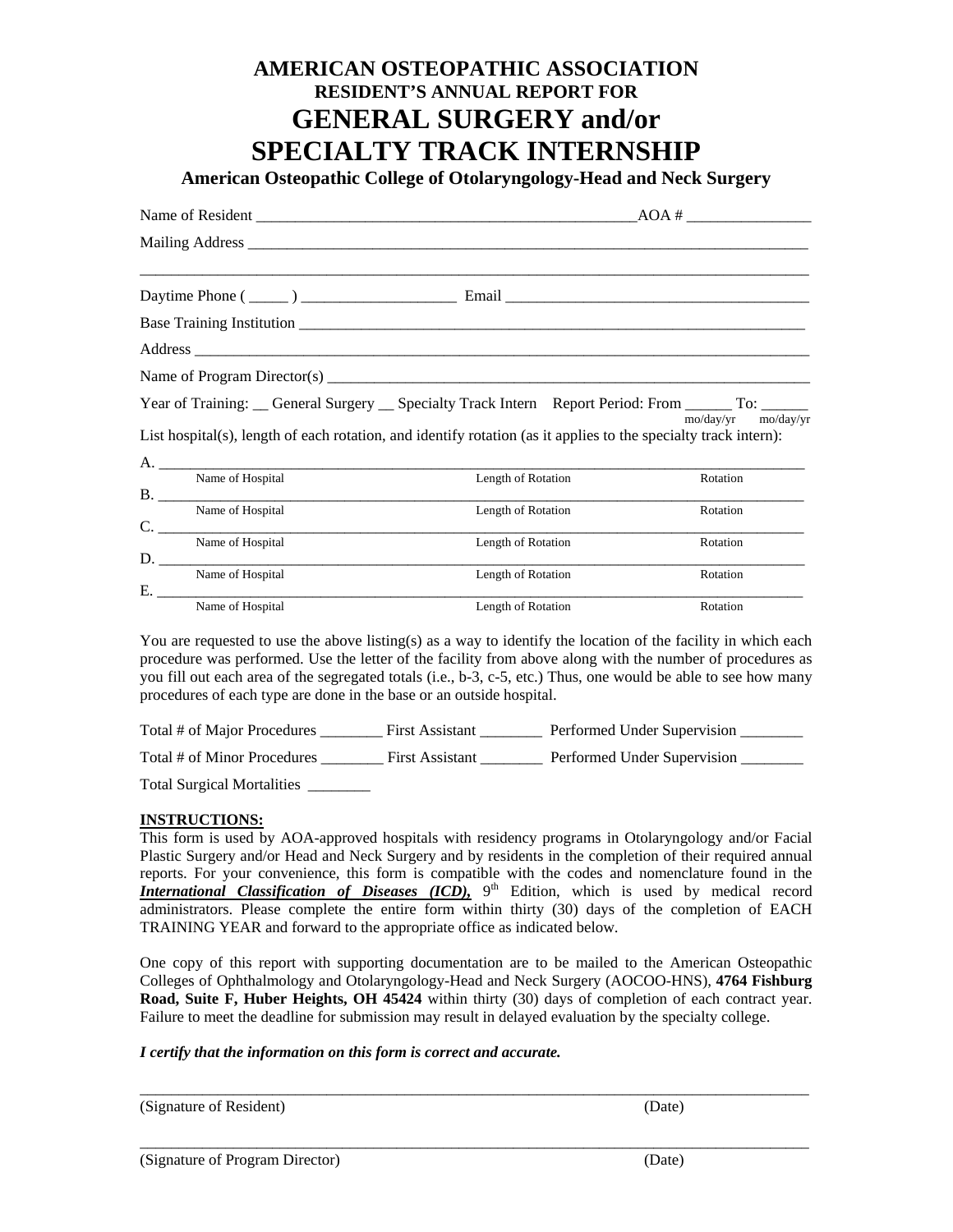## *Resident's Annual Segregated Total Report for General Surgery / Specialty Track Internship*

|    |                                                 |             |            |            | <b>Number of Procedures</b> |              |         |
|----|-------------------------------------------------|-------------|------------|------------|-----------------------------|--------------|---------|
|    |                                                 | $ICD-9$     | <b>CPT</b> | As Surgeon |                             | As Assistant |         |
|    |                                                 | code        | code       | Base Hosp. | Outside                     | Base Hosp.   | Outside |
|    | I. Operations on Thyroid & Parathyroid Glands   |             |            |            |                             |              |         |
|    | A. Unilateral thyroid lobectomy                 | 06.2        | 60220      |            |                             |              |         |
|    | B. Other partial thyroidectomy                  | 06.3-06.39  | 60200      |            |                             |              |         |
|    | C. Total thyroidectomy                          | 06.4        | 60240      |            |                             |              |         |
|    | D. Excision of thyroglossal duct                | 06.7        | 60280      |            |                             |              |         |
| Е. | Parathyroidectomy                               | 06.81-06.89 | 60500      |            |                             |              |         |
|    | F. Other operations thyroid &parathyroid        | 06.91-06.99 | region     |            |                             |              |         |
|    | <b>TOTAL PROCEDURES FOR SECTION I</b>           |             |            |            |                             |              |         |
|    | II. Operations on Other Endocrine Glands        |             |            |            |                             |              |         |
|    | A. Adrenalectomy                                | 07.3        | 60540      |            |                             |              |         |
|    | B. Thymectomy                                   | 07.80-07.82 | 60520      |            |                             |              |         |
|    | <b>TOTAL PROCEDURES FOR SECTION II</b>          |             |            |            |                             |              |         |
|    | III. Operations on Liver                        |             |            |            |                             |              |         |
|    | A. Hepatotomy (Other than needle biopsy)        | 50.0        | 47010      |            |                             |              |         |
|    | B. Wedge resection                              | 50.22       | 47100      |            |                             |              |         |
|    | C. Lobectomy                                    | 50.3        | 47125      |            |                             |              |         |
|    | D. Repair of liver                              | 50.61-50.69 | 47350-60   |            |                             |              |         |
|    | <b>TOTAL PROCEDURES FOR SECTION III</b>         |             |            |            |                             |              |         |
|    |                                                 |             |            |            |                             |              |         |
|    | IV. Operations on Gallbladder and Biliary Tract |             |            |            |                             |              |         |
|    | A. Cholecystostomy                              | 51.01-51.04 | 47480      |            |                             |              |         |
|    | B. Laparoscopic Cholecystectomy                 | 54.21-51.22 | 49310      |            |                             |              |         |
|    | C. Open Cholecystectomy<br>Secondary procedures | 51.21-51.22 | 47600      |            |                             |              |         |
|    | _Common duct exploration                        | 51.51       |            |            |                             |              |         |
|    | Operative cholangiogram                         | 87.53       |            |            |                             |              |         |
|    | Without stones                                  |             |            |            |                             |              |         |
|    | Choledochoscopy                                 | 51.11       |            |            |                             |              |         |
|    | D. Gall bladder or bile duct anastomosis        | 51.3        | 47720      |            |                             |              |         |
|    | E. Common duct exploration                      | 51.41-51.49 | 47420      |            |                             |              |         |
| F. | Sphncteroplasty                                 | 51.83       | 47460      |            |                             |              |         |
|    | TOTAL PROCEDURES FOR SECTION IV                 |             |            |            |                             |              |         |
|    | V. Operations on Pancreas                       |             |            |            |                             |              |         |
|    | A. Pancreatotomy(other than needle              |             |            |            |                             |              |         |
|    | biopsy)                                         | 52.01-52.09 |            |            |                             |              |         |
|    | B. Local excision of pancreatic lesion          | 52.2        | 48100      |            |                             |              |         |
| C. | Marsupialization of pancreatic cyst             | 52.3        | 48500      |            |                             |              |         |
|    | D. Internal drainage of pancreatic cyst         | 52.4        | 48520      |            |                             |              |         |
| Е. | Partial Pancreatectomy                          | 52.51-52.59 | 48140      |            |                             |              |         |
|    | F. Total pancreatectomy                         | 52.6        | 48155      |            |                             |              |         |
|    | G. Radical pancreaticoduodenectomy              | 52.7        | 48150      |            |                             |              |         |
|    | TOTAL PROCEDURES FOR SECTION V                  |             |            |            |                             |              |         |
|    |                                                 |             |            |            |                             |              |         |

Page 2 - COPT/R-99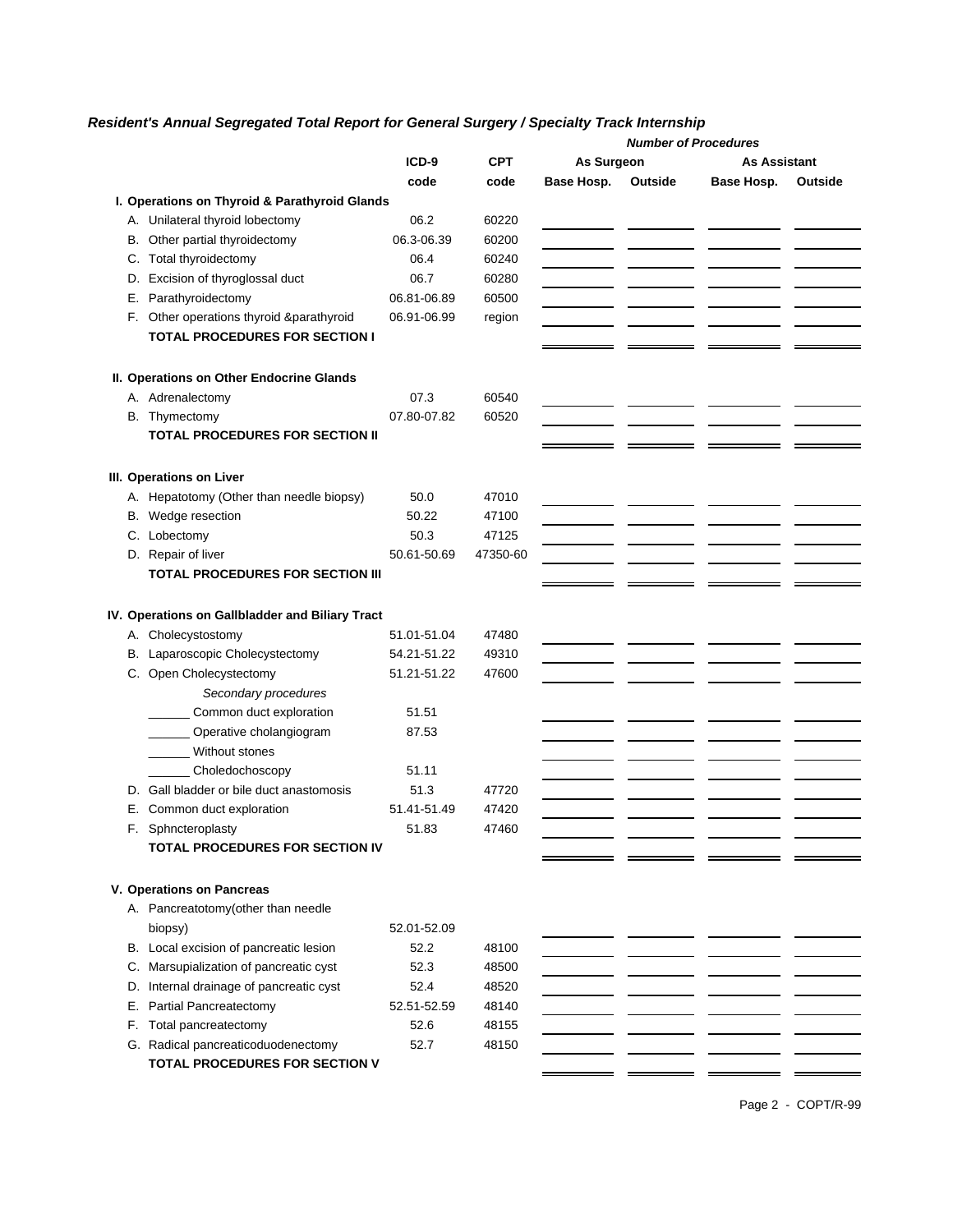|    |                                                              |             |                         |            | <b>Number of Procedures</b> |                     |         |
|----|--------------------------------------------------------------|-------------|-------------------------|------------|-----------------------------|---------------------|---------|
|    |                                                              | ICD-9       | <b>CPT</b>              | As Surgeon |                             | <b>As Assistant</b> |         |
|    |                                                              | code        | code                    | Base Hosp. | Outside                     | Base Hosp.          | Outside |
|    | VI. Repair of Hernia                                         |             |                         |            |                             |                     |         |
|    | A. Inguinal-unilateral                                       |             | 53.00-53.05 49500-49502 |            |                             |                     |         |
|    | B. Inguinal-bilateral                                        | 53.10-53.17 | 49503-49509             |            |                             |                     |         |
|    | C. Femoral Hernia                                            | 53.21-53.29 | 49550-49551             |            |                             |                     |         |
|    | D. Umbilical Hernia                                          | 53.41-53.49 | 49553-49554             |            |                             |                     |         |
| Е. | Incisional Hernia                                            | 53.51-53.59 | 49560                   |            |                             |                     |         |
| F. | Other (list separately)                                      | 53.9        |                         |            |                             |                     |         |
|    |                                                              |             |                         |            |                             |                     |         |
|    |                                                              |             |                         |            |                             |                     |         |
|    |                                                              |             |                         |            |                             |                     |         |
|    | TOTAL PROCEDURES FOR SECTION VI                              |             |                         |            |                             |                     |         |
|    |                                                              |             |                         |            |                             |                     |         |
|    | VII. Other abdominal operations (only as Primary procedures) |             |                         |            |                             |                     |         |
|    | A. Exploratory laparotomy                                    | 54.11       | 49000                   |            |                             |                     |         |
|    | B. Lysis of adhesions (For relief of                         |             |                         |            |                             |                     |         |
|    | obstruction)                                                 | 54.5        | 44005                   |            |                             |                     |         |
|    | C. Closure of disruption                                     | 54.61       | 49900                   |            |                             |                     |         |
|    | D. Peritoneovenous fistula                                   | 54.94       | 49425                   |            |                             |                     |         |
|    | <b>TOTAL PROCEDURES FOR SECTION VII</b>                      |             |                         |            |                             |                     |         |
|    |                                                              |             |                         |            |                             |                     |         |
|    | <b>VIII. Operations on Kidney</b>                            |             |                         |            |                             |                     |         |
|    | A. Nephrostomy                                               | 55.01-55.04 |                         |            |                             |                     |         |
|    | Open                                                         |             | 50040                   |            |                             |                     |         |
|    | Percutaneous                                                 |             | 50041                   |            |                             |                     |         |
|    | B. Percutaneous Nephrolithotomy                              | 55.01       | 50080                   |            |                             |                     |         |
|    | C. Extracorporeal Lithotripsy                                | 98.51       | 50540                   |            |                             |                     |         |
| D. | Open Biopsy                                                  | 55.31-55.39 | 50205                   |            |                             |                     |         |
|    | E. Partial nephrectomy                                       | 55.4        | 50240                   |            |                             |                     |         |
| F. | Total nephrectomy (including Radical)                        | 55.51-55.54 | 50220                   |            |                             |                     |         |
|    | G. Pyeloplasty                                               | 55.87       | 50100                   |            |                             |                     |         |
|    | <b>TOTAL PROCEDURES FOR SECTION VIII</b>                     |             |                         |            |                             |                     |         |
|    |                                                              |             |                         |            |                             |                     |         |
|    | IX. Operations on Ureter                                     | 56.0        | 52214                   |            |                             |                     |         |
|    | A. Removal of obstruction-transurethral                      | 56.1        | 50605                   |            |                             |                     |         |
|    | B. Ureteral meatotomy                                        | 56.2        | 50600                   |            |                             |                     |         |
|    | C. Ureterotomy<br>D. Ileal conduit                           | 56.51-56.52 | 50820                   |            |                             |                     |         |
|    |                                                              |             |                         |            |                             |                     |         |
|    | E. Other external diversion                                  | 56.61-56.62 | 50860                   |            |                             |                     |         |
|    | F. Other anastomosis                                         | 56.71-56.79 | 50810                   |            |                             |                     |         |
|    | G. Repair of ureter                                          | 56.81-56.89 | 50900                   |            |                             |                     |         |
|    | TOTAL PROCEDURES FOR SECTION IX                              |             |                         |            |                             |                     |         |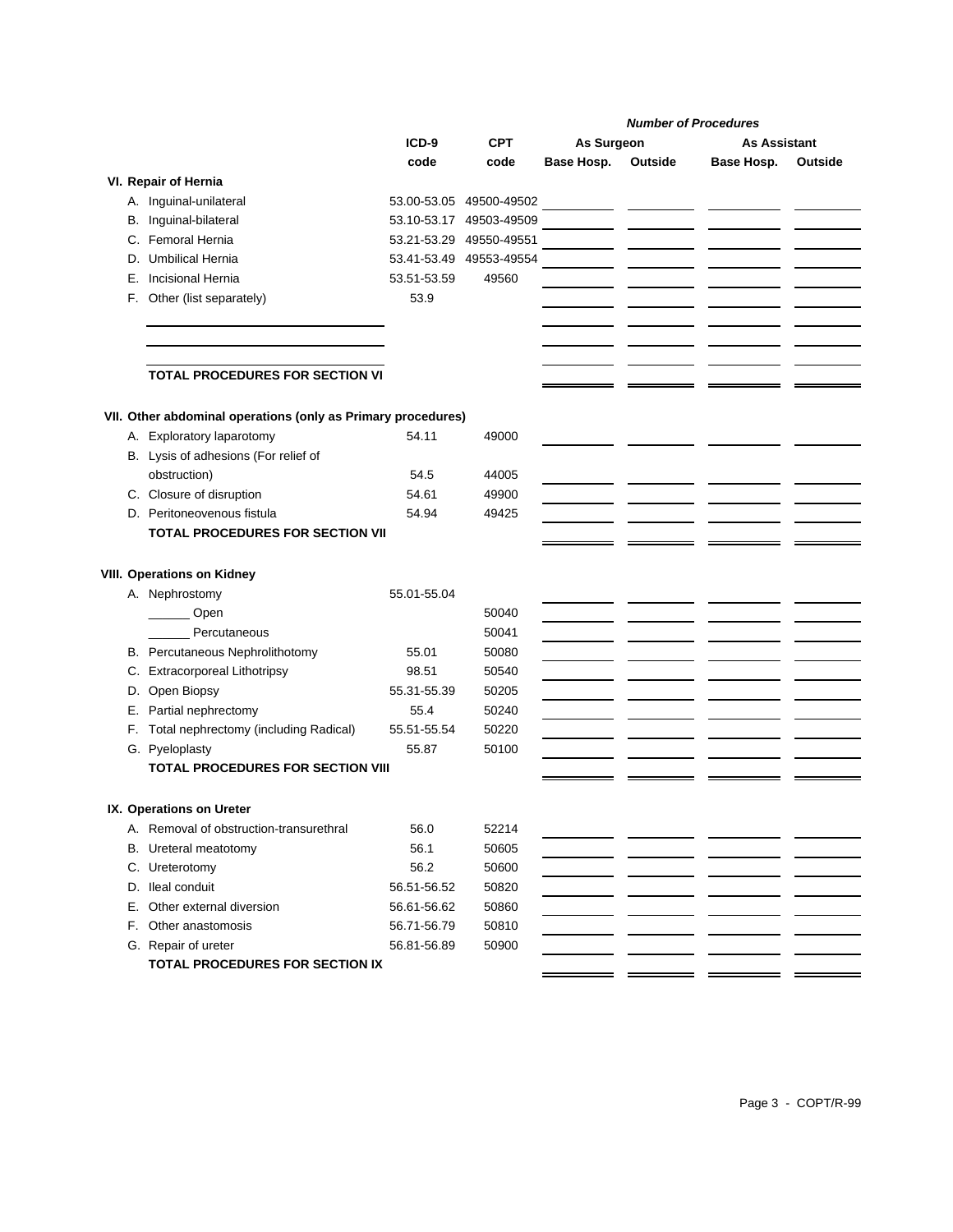|  |                                                  |             |            |            | <b>Number of Procedures</b> |              |         |
|--|--------------------------------------------------|-------------|------------|------------|-----------------------------|--------------|---------|
|  |                                                  | $ICD-9$     | <b>CPT</b> | As Surgeon |                             | As Assistant |         |
|  |                                                  | code        | code       | Base Hosp. | Outside                     | Base Hosp.   | Outside |
|  | X. Operations on Urinary Bladder                 |             |            |            |                             |              |         |
|  | A. Cystotomy (other than Percutaneous            |             |            |            |                             |              |         |
|  | insertion)                                       | 57.11-57.19 | 51045      |            |                             |              |         |
|  |                                                  | 57.21-57.22 | 51040      |            |                             |              |         |
|  | B. Cystostomy                                    |             |            |            |                             |              |         |
|  | C. Excision or fulguration                       | 57.41-57.49 | 52234      |            |                             |              |         |
|  | D. Partial cystectomy                            | 57.6        | 51565      |            |                             |              |         |
|  | <b>TUR</b>                                       |             |            |            |                             |              |         |
|  | Open                                             |             |            |            |                             |              |         |
|  | E. Total cystectomy                              | 57.71-57.79 | 51570      |            |                             |              |         |
|  | F. Repair of bladder rent                        | 57.81       | 51860      |            |                             |              |         |
|  | TOTAL PROCEDURES FOR SECTION X                   |             |            |            |                             |              |         |
|  |                                                  |             |            |            |                             |              |         |
|  | XI. Other Operations on Urinary Bladder          |             |            |            |                             |              |         |
|  | A. Plication of urethrovesical junction          | 59.3        | 51800      |            |                             |              |         |
|  | B. Urethral suspension MMK                       | 59.5        | 51840      |            |                             |              |         |
|  | C. Other repair of stress incontinence           | 59.71-56.79 | 51841      |            |                             |              |         |
|  | TOTAL PROCEDURES FOR SECTION XI                  |             |            |            |                             |              |         |
|  |                                                  |             |            |            |                             |              |         |
|  | XII. Operations on Prostate and Seminal Vesicles |             |            |            |                             |              |         |
|  | A. Transurethral resection                       | 60.2        | 52601      |            |                             |              |         |
|  | B. Prostatectomy                                 | 60.3        | 55801      |            |                             |              |         |
|  | Suprapubic                                       |             |            |            |                             |              |         |
|  | Retropubic                                       |             |            |            |                             |              |         |
|  | Perineal                                         |             |            |            |                             |              |         |
|  |                                                  | 60.5        | 55810      |            |                             |              |         |
|  | C. Radical prostatectomy                         |             |            |            |                             |              |         |
|  | D. Vasovasostomy                                 | 63.82 or    |            |            |                             |              |         |
|  |                                                  | 60.71-60.79 | 55400      |            |                             |              |         |
|  | <b>TOTAL PROCEDURES FOR SECTION XII</b>          |             |            |            |                             |              |         |
|  |                                                  |             |            |            |                             |              |         |
|  | XIII. Operations on Testes                       |             |            |            |                             |              |         |
|  | A. Incision of testis                            | 62.0        | 54510      |            |                             |              |         |
|  | B. Unilateral orchiectomy                        | 62.3        | 54520      |            |                             |              |         |
|  | C. Bilateral orchiectomy                         | 62.41-62.42 | 54520-50   |            |                             |              |         |
|  | D. Orchiopexy                                    | 62.5        | 54640      |            |                             |              |         |
|  | TOTAL PROCEDURES FOR SECTION XIII                |             |            |            |                             |              |         |
|  |                                                  |             |            |            |                             |              |         |
|  | XIV. Operations on Ovary                         |             |            |            |                             |              |         |
|  | ONLY AS PRIMARY PROCEDURE                        |             |            |            |                             |              |         |
|  | A. Wedge resection                               | 65.2        | 58920      |            |                             |              |         |
|  | B. Unilateral oophorectomy                       | 65.3        | 58940      |            |                             |              |         |
|  | C. Unilateral salpingo-oophorectomy              | 65.4        | 58720      |            |                             |              |         |
|  | D. Bilateral oophorectomy                        | 65.51-65.52 | 58940-50   |            |                             |              |         |
|  | E. Bilateral salpingo-oophorectomy               | 65.61-65.62 | 58720-50   |            |                             |              |         |
|  | F. Repair of ovary                               | 65.71-65.79 |            |            |                             |              |         |
|  | TOTAL PROCEDURES FOR SECTION XIV                 |             |            |            |                             |              |         |
|  |                                                  |             |            |            |                             |              |         |

Page 4 - COPT/R-99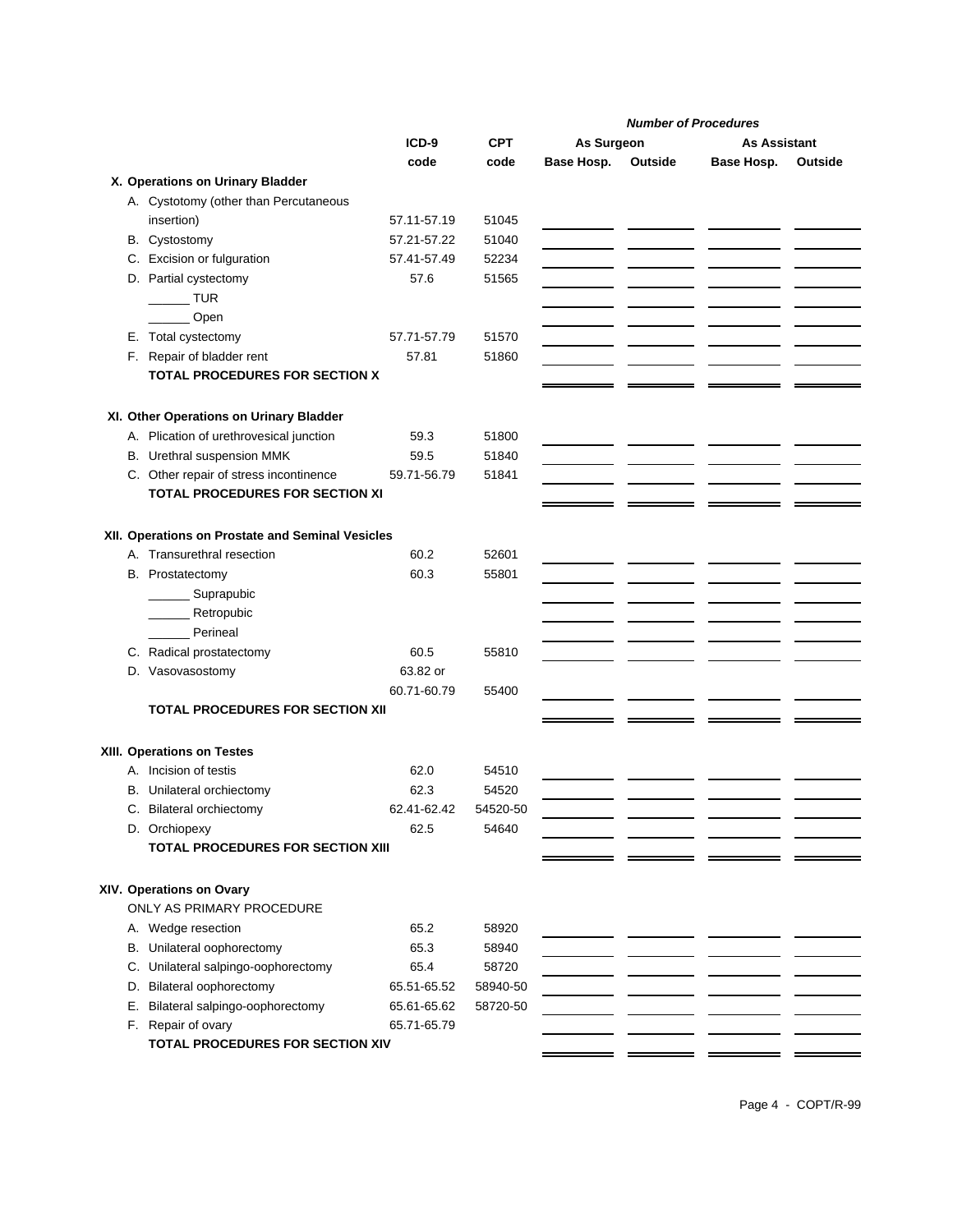|                                             |             |            |            |         | <b>Number of Procedures</b> |         |
|---------------------------------------------|-------------|------------|------------|---------|-----------------------------|---------|
|                                             | $ICD-9$     | <b>CPT</b> | As Surgeon |         | <b>As Assistant</b>         |         |
|                                             | code        | code       | Base Hosp. | Outside | Base Hosp.                  | Outside |
| XV. Operations on Fallopian Tubes           |             |            |            |         |                             |         |
| ONLY AS PRIMARY PROCEDURE                   |             |            |            |         |                             |         |
| A. Bilateral endoscopic occlusion of tubes  | 66.21-66.29 | 58982      |            |         |                             |         |
| B. Other bilateral ligation and division    | 66.31-66.39 | 58600      |            |         |                             |         |
| C. Bilateral salpingectomy                  | 66.51-66.52 | 58701      |            |         |                             |         |
| D. Salpingoplasty                           | 66.79       | 58750      |            |         |                             |         |
| <b>TOTAL PROCEDURES FOR SECTION XV</b>      |             |            |            |         |                             |         |
| <b>XVI. Operations on Uterus</b>            |             |            |            |         |                             |         |
| A. Hysterotomy (including cesarean          |             |            |            |         |                             |         |
| section)                                    | 68.0        | 59510      |            |         |                             |         |
| B. Total abdominal hysterectomy             | 68.4        | 58150      |            |         |                             |         |
| C. Vaginal hysterectomy                     | 68.5        | 58260      |            |         |                             |         |
| D. Radical hysterectomy with node           |             |            |            |         |                             |         |
| sampling or bilateral lymphadenectomy       | 68.6        | 58200      |            |         |                             |         |
| E. Pelvic Exenteration                      | 68.8        | 58240      |            |         |                             |         |
| Anterior                                    |             |            |            |         |                             |         |
| Posterior                                   |             |            |            |         |                             |         |
| Total                                       |             |            |            |         |                             |         |
| <b>TOTAL PROCEDURES FOR SECTION XVI</b>     |             |            |            |         |                             |         |
|                                             |             |            |            |         |                             |         |
|                                             |             |            |            |         |                             |         |
| XVII. Operations of Vagina and cul-de-sac   |             |            |            |         |                             |         |
| A. Obliteration or total excision of vagina | 70.4        | 57120      |            |         |                             |         |
| B. Repair of cystocele and rectocele        | 70.50-70.52 | 57291      |            |         |                             |         |
| C. Repair of enterocele                     | 70.8        | 57268      |            |         |                             |         |
| D. Vaginal reconstruction                   | 70.61-70.62 | 57291      |            |         |                             |         |
| TOTAL PROCEDURES FOR SECTION XVII           |             |            |            |         |                             |         |
| XVIII. Operations on Breast                 |             |            |            |         |                             |         |
| A. Reduction mammoplasty or                 |             |            |            |         |                             |         |
| subcutaneous mammectomy                     | 85.31-85.36 | 19318      |            |         |                             |         |
| B. Mastectomy                               | 85.4        |            |            |         |                             |         |
| 1. Quandrantectomy                          | 85.23       | 19162      |            |         |                             |         |
| 2. Unilateral simple                        | 85.41       | 19140      |            |         |                             |         |
| 3. Bilateral simple                         | 85.42       | 19140-50   |            |         |                             |         |
| 4. Unilateral modified radical              | 85.43       | 19240      |            |         |                             |         |
| 5. Bilateral modified radical               | 85.44       | 19240-50   |            |         |                             |         |
| 6. Unilateral standard radical              | 85.45       | 19200      |            |         |                             |         |
| 7. Bilateral standard radical               | 85.46       | 19200-50   |            |         |                             |         |
| 8. Unilateral extended radical              | 85.47       | 19220      |            |         |                             |         |
| 9. Bilateral extended radical               | 85.48       | 19220-50   |            |         |                             |         |
| C. Augmentation mammoplasty                 | 85.50-85.54 | 19324      |            |         |                             |         |
| D.<br>Mastopexy                             | 85.6        | 19316      |            |         |                             |         |
| Total reconstruction of breast<br>Е.        | 85.7        | 19360      |            |         |                             |         |
| <b>TOTAL PROCEDURES FOR SECTION XVIII</b>   |             |            |            |         |                             |         |
|                                             |             |            |            |         |                             |         |

Page 5 - COPT/R-99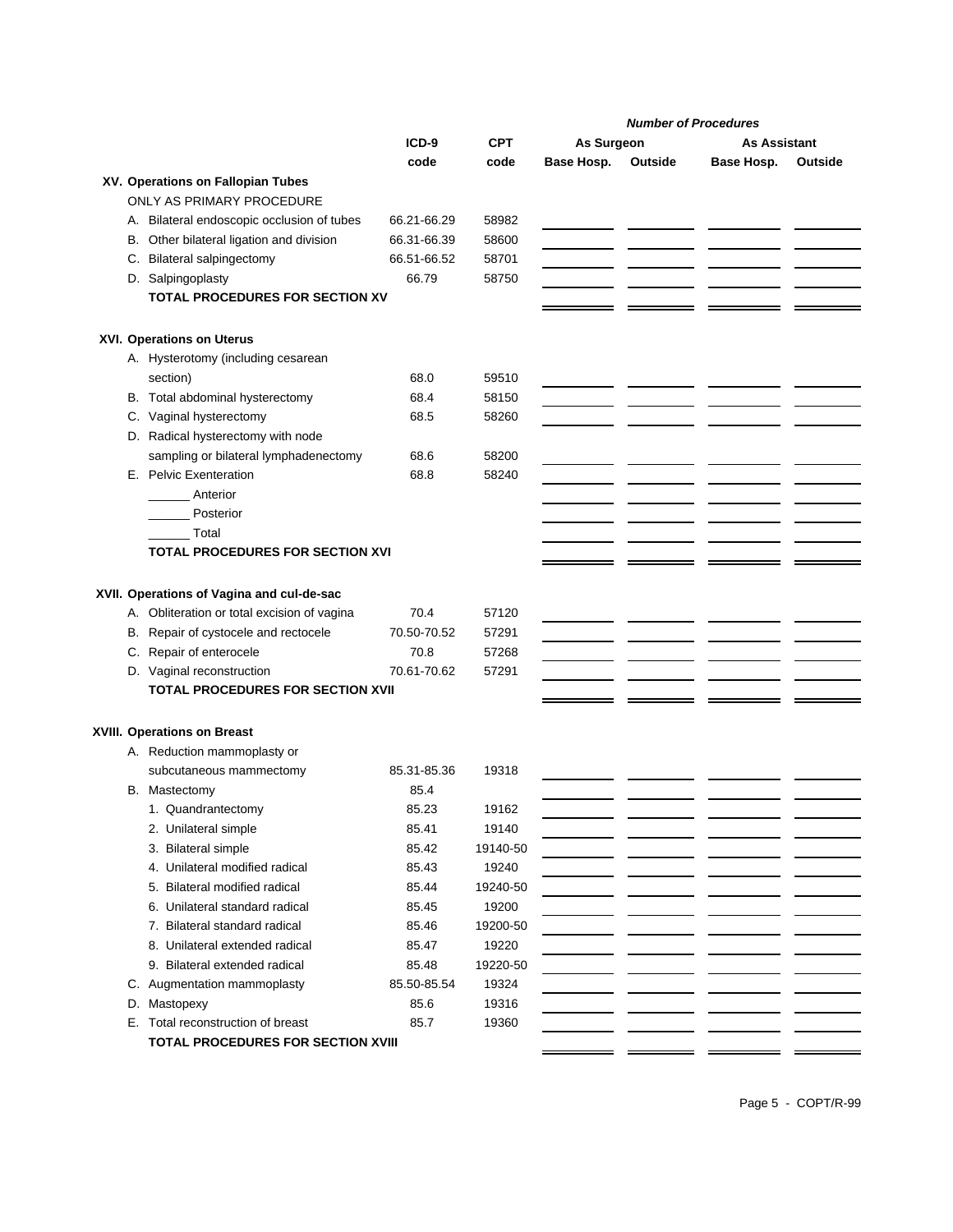|    |                                              |             |            |                    | <b>Number of Procedures</b> |         |
|----|----------------------------------------------|-------------|------------|--------------------|-----------------------------|---------|
|    |                                              | ICD-9       | <b>CPT</b> | As Surgeon         | <b>As Assistant</b>         |         |
|    |                                              | code        | code       | Base Hosp. Outside | Base Hosp.                  | Outside |
|    | XIX. Neurological Surgery                    |             |            |                    |                             |         |
|    | A. Burr hole exploration                     | 01.11-01.19 | 61106      |                    |                             |         |
|    | _____ for ICP or Reservoir placement         |             |            |                    |                             |         |
|    | Ventriculostomy                              |             |            |                    |                             |         |
|    | <b>B.</b> Craniotomy                         | 01.21-01.25 | 61304      |                    |                             |         |
|    | _ for Cerebral aneurysm or AVM               |             |            |                    |                             |         |
|    | Brain Tumor                                  |             |            |                    |                             |         |
|    | Cerebral revascularization                   |             |            |                    |                             |         |
|    | ______ Elevation depressed skull fracture    |             |            |                    |                             |         |
|    | _______ Decompression for Tic                |             |            |                    |                             |         |
|    | Seizure ablation                             |             |            |                    |                             |         |
|    | C. Incision of brain                         | 01.31-01.39 | 61500      |                    |                             |         |
|    | D. Rhizotomy                                 | 03.1        | 61500      |                    |                             |         |
|    | E. Cordotomy                                 | 03.21-03.39 | 63194      |                    |                             |         |
|    | Open Percutaneous                            |             |            |                    |                             |         |
|    | F. Laminectomy                               | 80.51       | 63000      |                    |                             |         |
|    | 1. Cervical _____                            | 80.51       |            |                    |                             |         |
|    | 2. Thoracic                                  | 80.51       |            |                    |                             |         |
|    | 3. Lumbar ______                             | 80.51       |            |                    |                             |         |
|    | G. Repair of peripheral nerve (other than    |             |            |                    |                             |         |
|    | carpal tunnel)                               | 04.71-04.79 | 64830      |                    |                             |         |
|    | H. Ventricular shunt                         | 02.31-02.39 | 62910      |                    |                             |         |
| I. | Operations on cranial nerves                 | 04.01-04.99 | 612460     |                    |                             |         |
|    | J. Sympathectomy                             | 05.2        | 61460      |                    |                             |         |
|    | 1. Cervical ______                           | 05.22       |            |                    |                             |         |
|    | 2. Thoracic ______                           | 05.23       |            |                    |                             |         |
|    | 3. Lumbar                                    | 05.23       |            |                    |                             |         |
|    | K. Carotid endarterectomy                    |             | 35301      |                    |                             |         |
|    | L. Anterior cervical disectomy               | 80.51       | 63075      |                    |                             |         |
|    | M. Other (list separately, refer to page 10) |             |            |                    |                             |         |
|    | TOTAL PROCEDURES FOR SECTION XIX             |             |            |                    |                             |         |
|    |                                              |             |            |                    |                             |         |
|    | XX. Thoracic Surgery: Lung and Bronchus      |             |            |                    |                             |         |
|    | A. Segmental resection lung                  | 32.3        | 32500      |                    |                             |         |
|    | B. Lobectomy (total or segmental)            | 32.4        | 32480      |                    |                             |         |
|    | C. Pneumonectomy (simple or radical)         | 32.5        | 32440      |                    |                             |         |
|    | D. Radical pneumonectomy with intra          |             |            |                    |                             |         |
|    | pericardial dissection                       | 32.6        | 32441      |                    |                             |         |
|    | E. Repair of bronchial tear                  | 33.41       | 32815      |                    |                             |         |
| F. | Resection of mediastinal tumor               | 34.3        | 39220      |                    |                             |         |
|    | G. Exploratory thoracotomy                   | 34.02       | 32100      |                    |                             |         |
|    | Biopsy                                       |             |            |                    |                             |         |
|    | <b>Bleb</b> resection                        |             |            |                    |                             |         |
|    | Pleurodesis                                  |             |            |                    |                             |         |
|    | Drainage                                     |             |            |                    |                             |         |
|    | $\_$ Trauma                                  |             | 32110      |                    |                             |         |
|    |                                              |             |            |                    |                             |         |

Page 6 - COPT/R-99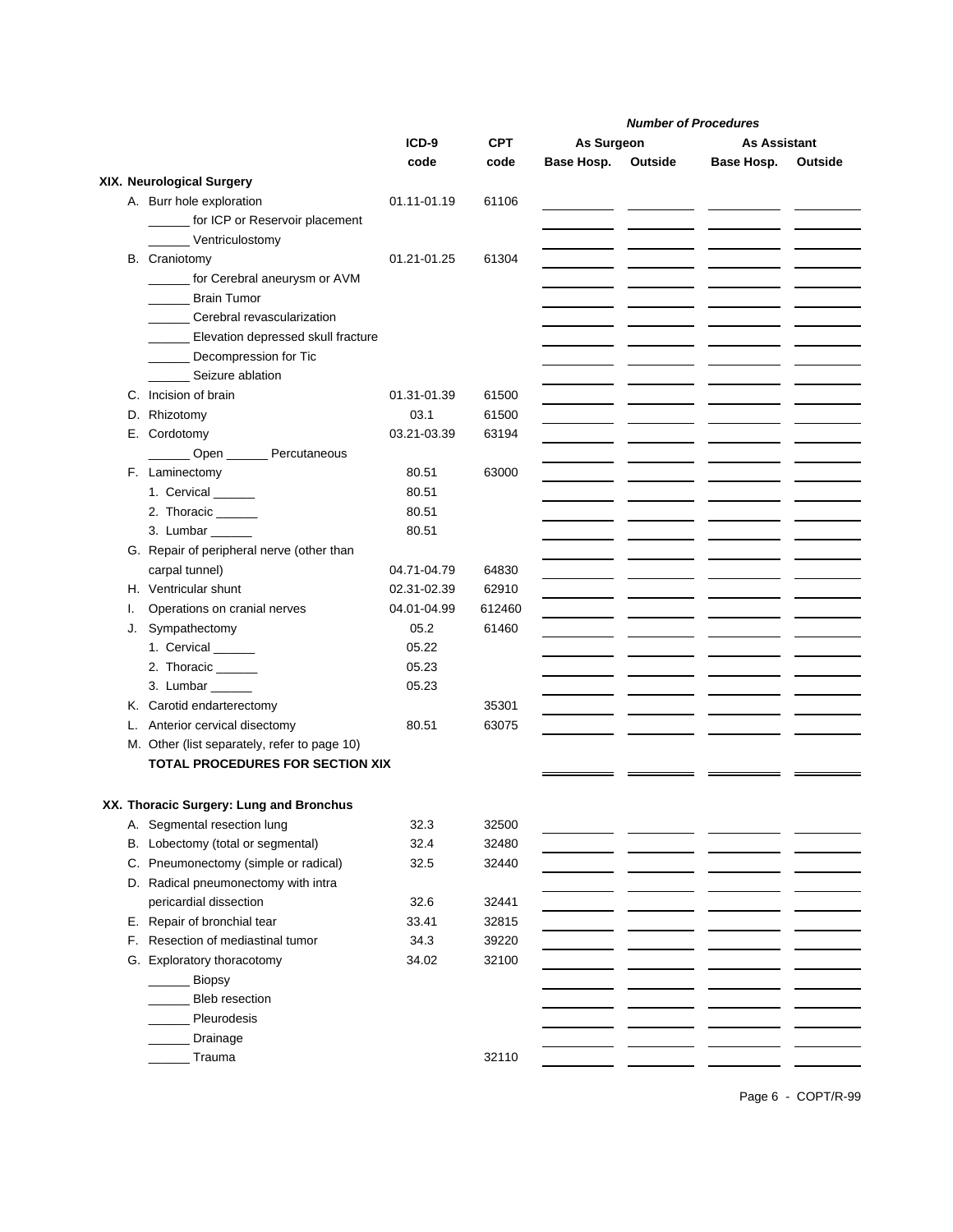|    |                                                       |             |                |            |         | <b>Number of Procedures</b> |         |
|----|-------------------------------------------------------|-------------|----------------|------------|---------|-----------------------------|---------|
|    |                                                       | ICD-9       | <b>CPT</b>     | As Surgeon |         | <b>As Assistant</b>         |         |
|    |                                                       | code        | code           | Base Hosp. | Outside | Base Hosp.                  | Outside |
|    | XX. Thoracic Surgery: Long and Bronchus (continued)   |             |                |            |         |                             |         |
|    | H. Correction major thoracic deformity                |             |                |            |         |                             |         |
|    | (trauma)                                              | 34.21-34.29 | 32820          |            |         |                             |         |
| I. | Decortication of lung                                 | 34.51       | 32320          |            |         |                             |         |
|    | TOTAL PROCEDURES FOR SECTION XX                       |             |                |            |         |                             |         |
|    | XXI. Cardiovascular Surgery                           |             |                |            |         |                             |         |
|    | A. Replacement of heart valve                         | 35.20-35.28 | 33430          |            |         |                             |         |
|    | B. Repair of septal defect                            | 35.50-35.54 | 33641          |            |         |                             |         |
|    | C. Total repair congenital cardiac                    | 35.81-35.83 | 33785          |            |         |                             |         |
|    | anomalies                                             |             |                |            |         |                             |         |
|    | D. Coronary artery bypass                             | 36.10-36.19 | 33510          |            |         |                             |         |
|    | <b>IMA</b>                                            |             |                |            |         |                             |         |
|    | Vein                                                  |             |                |            |         |                             |         |
|    | With angioplasty                                      |             |                |            |         |                             |         |
|    | E. Pericardiotomy with drainage                       | 37.12       | 33020          |            |         |                             |         |
| F. | Repair of trauma to heart & pericardium               | 37.4        | 33305          |            |         |                             |         |
|    | G. Permanent transvenous pacemaker                    | 37.74       | 33206          |            |         |                             |         |
|    | H. Intra aortic balloon pump insertion                | 37.61       | 33970          |            |         |                             |         |
| I. | Others (list separately, refer to page 10)            |             |                |            |         |                             |         |
|    | TOTAL PROCEDURES FOR SECTION XXI                      |             |                |            |         |                             |         |
|    |                                                       |             |                |            |         |                             |         |
|    | XXII. Vascular Surgery                                |             |                |            |         |                             |         |
|    | A. Embolectomy or thrombectomy (limb)                 | 38.0        | 34000          |            |         |                             |         |
|    | B. Endarterectomy                                     | 38.0        | 35000          |            |         |                             |         |
|    | Carotid                                               |             |                |            |         |                             |         |
|    | Aortic                                                |             |                |            |         |                             |         |
|    | lliac or Femoral                                      |             |                |            |         |                             |         |
|    | C. Ligation and stripping varicose veins              | 38.50-38.59 | 37720          |            |         |                             |         |
|    | D. Interruption of inf. Vana cava                     | 38.7        | 37620          |            |         |                             |         |
|    | Transvenous                                           |             |                |            |         |                             |         |
|    | Ligation or clip                                      |             |                |            |         |                             |         |
|    | E. Intra-abdominal venous shunt                       | 39.1        | 35531          |            |         |                             |         |
| F. | Intra-thoracic vascular graft                         | 39.23       | 35626          |            |         |                             |         |
|    | G. Aorto-iliac-femoral graft                          | 39.25       | 35640          |            |         |                             |         |
|    | H. Peripheral vascular graft                          | 39.29       | 35656          |            |         |                             |         |
|    | Hip to Knee                                           |             |                |            |         |                             |         |
|    | Knee to foot                                          |             |                |            |         |                             |         |
|    | Hip to foot                                           |             |                |            |         |                             |         |
| I. | Suture of artery                                      | 39.31       | 35200          |            |         |                             |         |
| J. | Abdominal aortic resection with graft                 | 38.46       | 35081          |            |         |                             |         |
| Κ. | All other aneurysm resections                         | 38.40-38.49 | 35100<br>36820 |            |         |                             |         |
| L. | Arteriovenous fistula for dialysis                    | 39.27       |                |            |         |                             |         |
|    | M. Arteriovenous shunt (dialysis)                     | 39.29       | 36821          |            |         |                             |         |
|    | N. Percutaneous angioplasty (independent              |             |                |            |         |                             |         |
|    | procedure)<br>O. Sympathectomy (see Neurologic Surg.) | 39.30-39.32 | 35450          |            |         |                             |         |
|    |                                                       | 05.21-05.29 |                |            |         |                             |         |

Page 7 - COPT/R-99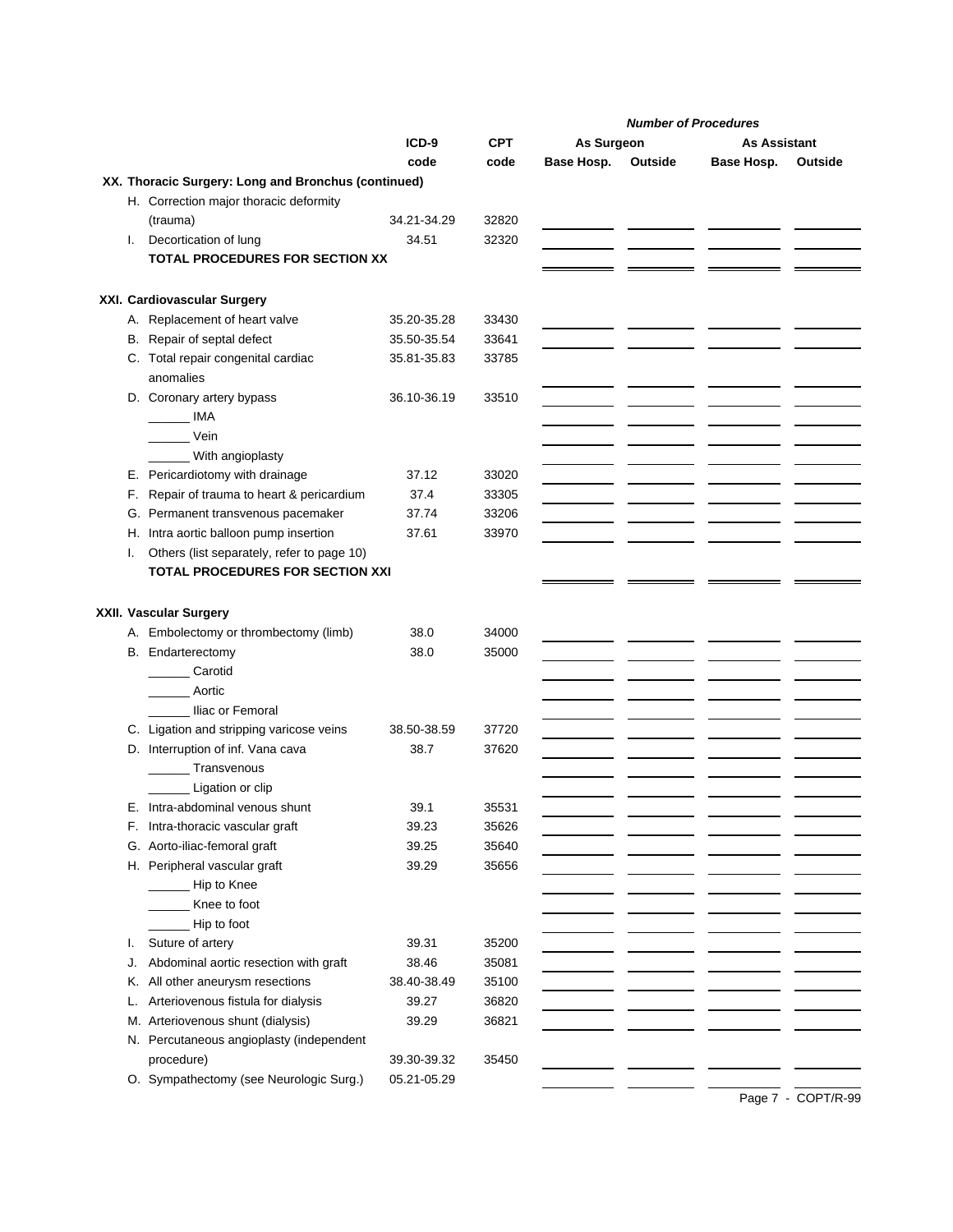|  |                                              |             |            |            | <b>Number of Procedures</b> |                     |         |
|--|----------------------------------------------|-------------|------------|------------|-----------------------------|---------------------|---------|
|  |                                              | $ICD-9$     | <b>CPT</b> | As Surgeon |                             | <b>As Assistant</b> |         |
|  |                                              | code        | code       | Base Hosp. | Outside                     | Base Hosp.          | Outside |
|  | XXII. Vascular Surgery (continued)           |             |            |            |                             |                     |         |
|  | P. Major amputation (see Orthopedic Surg.)   |             |            |            |                             |                     |         |
|  | (no digits)                                  | 84          |            |            |                             |                     |         |
|  | Q. Other (list separately, refer to page 10) |             |            |            |                             |                     |         |
|  | <b>TOTAL PROCEDURES FOR SECTION XXII</b>     |             |            |            |                             |                     |         |
|  |                                              |             |            |            |                             |                     |         |
|  | XXIII. Orthopedic Surgery                    |             |            |            |                             |                     |         |
|  | A. Major amputations of limbs                | 84.00-84.19 | 27450      |            |                             |                     |         |
|  | B. Arthroplasties of major joints            | 81.00-81.87 | 27442      |            |                             |                     |         |
|  | C. Open reduction of major bones or joints   | 79.80-79.89 | 27506      |            |                             |                     |         |
|  | D. Other (list separately, refer to page 10) |             |            |            |                             |                     |         |
|  | <b>TOTAL PROCEDURES FOR SECTION XXIII</b>    |             |            |            |                             |                     |         |
|  |                                              |             |            |            |                             |                     |         |
|  | XXIV. Operations on the Digestive System     |             |            |            |                             |                     |         |
|  | A. Operations on esophagus                   |             |            |            |                             |                     |         |
|  | 1. Esophagotomy                              | 42.01-42.09 | 43000      |            |                             |                     |         |
|  | 2. Cervical esophagostomy                    | 42.10-42.19 | 43352      |            |                             |                     |         |
|  | 3. Excision of diverticulum with or          |             |            |            |                             |                     |         |
|  | without myotomy                              | 42.31-42.39 | 43130      |            |                             |                     |         |
|  | 4. Partial esophagectomy                     | 42.41       | 43110      |            |                             |                     |         |
|  | 5. Total esophagectomy                       | 42.42       | 43110      |            |                             |                     |         |
|  | 6. Esophagomyotomy                           | 42.7        | 43330      |            |                             |                     |         |
|  | 7. Repair of Esophagus                       | 42.81-42.89 | 43410      |            |                             |                     |         |
|  | B. Operations on stomach                     |             |            |            |                             |                     |         |
|  | 1. Temporary gastrostomy                     | 43.1        |            |            |                             |                     |         |
|  | Laparotomy                                   |             |            |            |                             |                     |         |
|  | <b>PEG</b>                                   |             | 43750      |            |                             |                     |         |
|  | 2. Permanent Gastrostomy                     | 43.2        | 43832      |            |                             |                     |         |
|  | 3. Pyloromyotomy                             | 43.3        | 43520      |            |                             |                     |         |
|  | 4. Partial gastrectomy with anastomosis      |             |            |            |                             |                     |         |
|  | to esophagus                                 | 43.5        | 43638      |            |                             |                     |         |
|  | 5. Partial gastrectomy-Bilroth I             | 43.6        | 43630      |            |                             |                     |         |
|  | 6. Partial gastrectomy-Bilroth II            | 43.7        | 43631      |            |                             |                     |         |
|  | 7. Total gastrectomy                         | 43.91-43.99 | 43620      |            |                             |                     |         |
|  | 8. Vagotomy                                  | 44.00-44.03 |            |            |                             |                     |         |
|  | ______ With pyloroplasty                     | 44.21-44.29 | 43640      |            |                             |                     |         |
|  | With gastrojejunostomy                       | 44.39       | 43642      |            |                             |                     |         |
|  | With pyloric antrectomy                      | 43.6        | 43643      |            |                             |                     |         |
|  | Transthoracic                                |             | 64752      |            |                             |                     |         |
|  | Highly selective                             |             | 43641      |            |                             |                     |         |
|  | 9. Gastric bypass or stapling (any           |             |            |            |                             |                     |         |
|  | method)                                      | 44.31       | 43844      |            |                             |                     |         |
|  | 10. Suture of perforated ulcer (gastric      |             |            |            |                             |                     |         |
|  | or duodenal)                                 | 44.40-44.42 | 43840      |            |                             |                     |         |
|  | 11. Closure of gastrostomy                   | 44.62       | 43870      |            |                             |                     |         |

Page 8 - COPT/R-99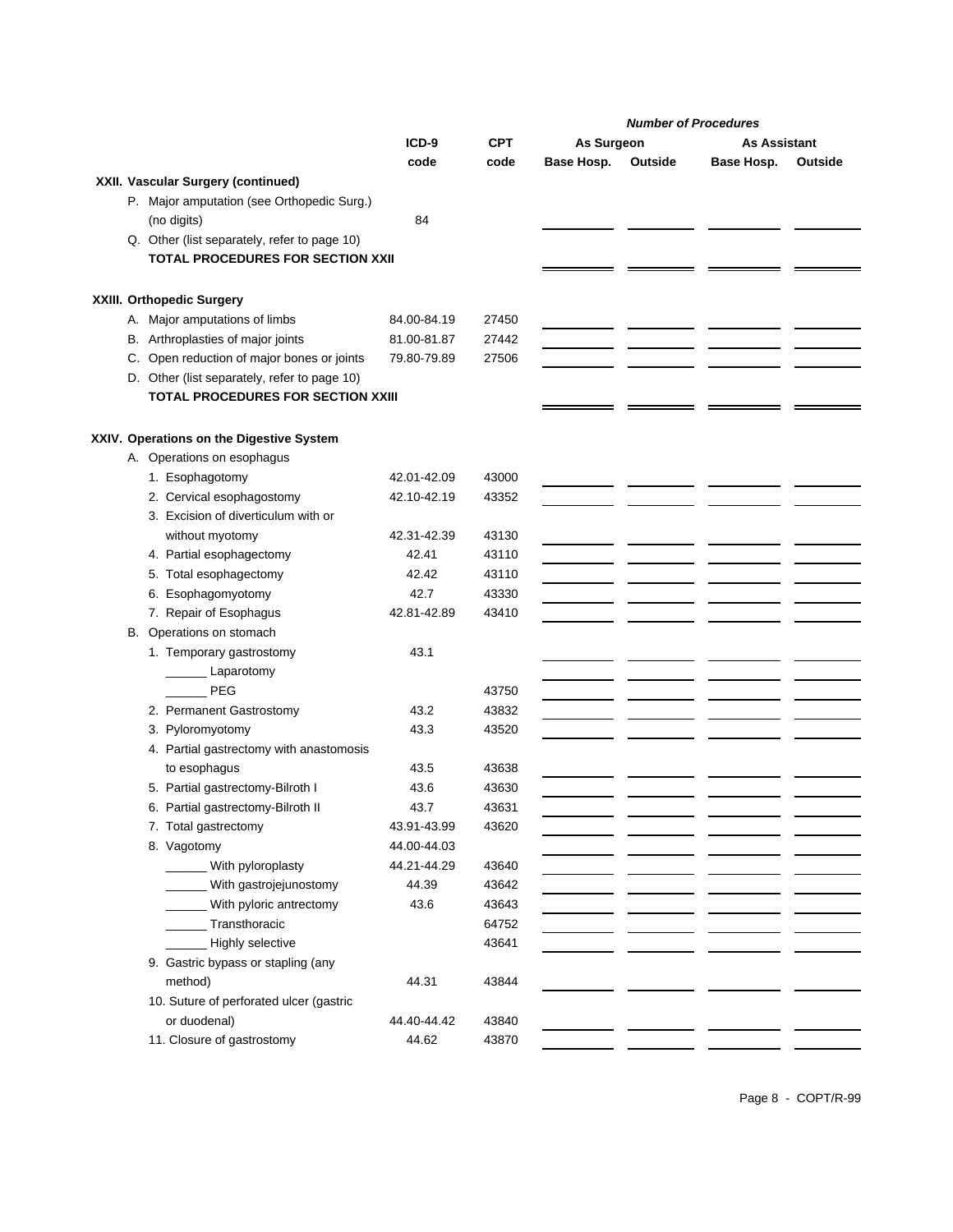|    |                                                      |             |            |            |         | <b>Number of Procedures</b> |         |
|----|------------------------------------------------------|-------------|------------|------------|---------|-----------------------------|---------|
|    |                                                      | $ICD-9$     | <b>CPT</b> | As Surgeon |         | <b>As Assistant</b>         |         |
|    |                                                      | code        | code       | Base Hosp. | Outside | Base Hosp.                  | Outside |
|    | XXIV. Operations on the Digestive System (continued) |             |            |            |         |                             |         |
|    | Operations on stomach (continued)                    |             |            |            |         |                             |         |
|    | 12. Creation of esophagogastric                      |             |            |            |         |                             |         |
|    | sphincteric competency                               | 44.66       |            |            |         |                             |         |
|    | Transabdominal                                       |             | 39502      |            |         |                             |         |
|    | Transthoracic                                        |             | 39520      |            |         |                             |         |
|    | 13. Repair of diaphragmatic hernia                   |             |            |            |         |                             |         |
|    | (Traumatic)                                          | 53.7        | 39540      |            |         |                             |         |
|    | 14. Other (list separately, refer page10)            | 44.99       |            |            |         |                             |         |
|    | TOTAL PROCEDURES FOR SECTION XXIV                    |             |            |            |         |                             |         |
|    |                                                      |             |            |            |         |                             |         |
|    | XXV. Incision Excision and Anastomosis of Intestine  |             |            |            |         |                             |         |
|    | A. Enterotomy                                        | 45.00-45.03 | 44020      |            |         |                             |         |
|    | B. Enterorrhaphy                                     |             |            |            |         |                             |         |
|    | Large intestive                                      | 46.75       | 44601      |            |         |                             |         |
|    | Small intestine                                      | 46.73       | 44600      |            |         |                             |         |
|    | C. Enteroenterostomy                                 | 46.20-46.24 | 44130      |            |         |                             |         |
|    | D. Partial small bowel resection                     | 45.62       | 44120      |            |         |                             |         |
| Е. | Resection of cecum and terminal ileum                | 45.72       | 44160      |            |         |                             |         |
| F. | Right hemicolectomy                                  | 45.73       | 44140      |            |         |                             |         |
|    | G. Resection of transverse colon                     | 45.74       | 44142      |            |         |                             |         |
|    | H. Left hemicolectomy                                | 45.75       | 44145      |            |         |                             |         |
| Τ. | Sigmoid resection                                    | 45.76       | 44146      |            |         |                             |         |
| J. | Total abdominal colectomy (subtotal                  |             |            |            |         |                             |         |
|    | colectomy)                                           | 45.8        | 44160      |            |         |                             |         |
|    | K. Proctocolectomy                                   | 48.41       | 44155      |            |         |                             |         |
|    | L. Proctosigmoidectomy (low anterior                 |             |            |            |         |                             |         |
|    | resection)                                           | 48.79       | 44147      |            |         |                             |         |
|    | M. Abdominoperineal resection                        | 48.5        | 45110      |            |         |                             |         |
|    | N. Colostomy (primary operation)                     | 46.10-46.13 | 44320      |            |         |                             |         |
|    | O. Closure of stoma or fistula                       | 46.52       | 44620      |            |         |                             |         |
|    | P. Appendectomy(primary proced.ONLY)                 | 46.10-46.13 | 44950      |            |         |                             |         |
|    | <b>TOTAL PROCEDURES FOR SECTION XXV</b>              |             |            |            |         |                             |         |
|    |                                                      |             |            |            |         |                             |         |
|    | XXVI. Operations on Spleen                           |             |            |            |         |                             |         |
|    | A. Elective splenectomy                              | 41.5        | 38111      |            |         |                             |         |
|    | B. Splenectomy for trauma                            | 41.5        | 38110      |            |         |                             |         |
|    | C. Splenorrhaphy                                     | 41.95       | 38115      |            |         |                             |         |
|    | TOTAL PROCEDURES FOR SECTION XXVI                    |             |            |            |         |                             |         |
|    |                                                      |             |            |            |         |                             |         |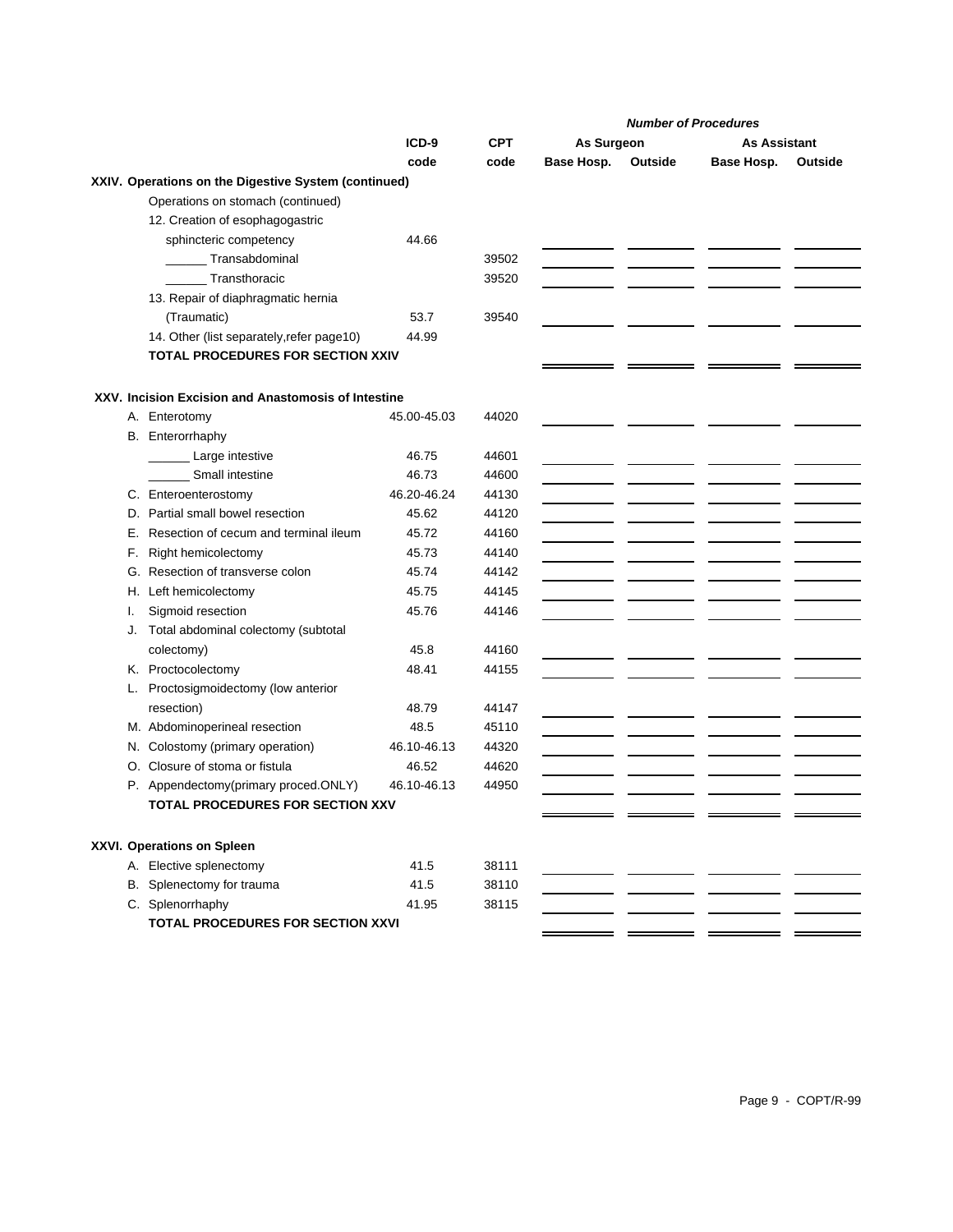|                              |         |            | <b>Number of Procedures</b> |                                    |                      |                          |
|------------------------------|---------|------------|-----------------------------|------------------------------------|----------------------|--------------------------|
|                              | $ICD-9$ | <b>CPT</b> | As Surgeon                  |                                    | <b>As Assistant</b>  |                          |
|                              | code    | code       | <b>Base Hosp.</b> Outside   |                                    | Base Hosp. Outside   |                          |
| <b>OTHER MAJOR SURGERIES</b> |         |            |                             |                                    |                      |                          |
|                              |         |            |                             | <b><i><u>ALCOHOL: 1999</u></i></b> | $\mathcal{L}$<br>- - | $\overline{\phantom{0}}$ |
|                              |         |            |                             |                                    |                      |                          |
|                              |         |            |                             |                                    |                      |                          |
|                              |         |            |                             |                                    |                      |                          |
|                              |         |            |                             |                                    |                      |                          |
|                              |         |            |                             |                                    |                      |                          |
|                              |         |            |                             |                                    |                      |                          |
|                              |         |            |                             |                                    |                      |                          |
|                              |         |            |                             |                                    |                      |                          |
|                              |         |            |                             |                                    |                      |                          |
|                              |         |            |                             |                                    |                      |                          |
|                              |         |            |                             |                                    |                      |                          |
|                              |         |            |                             |                                    |                      |                          |
|                              |         |            |                             |                                    |                      |                          |
|                              |         |            |                             |                                    |                      |                          |
|                              |         |            |                             |                                    |                      |                          |
|                              |         |            |                             |                                    |                      |                          |
|                              |         |            |                             |                                    |                      |                          |
|                              |         |            |                             |                                    |                      |                          |
|                              |         |            |                             |                                    |                      |                          |
|                              |         |            |                             |                                    |                      |                          |
|                              |         |            |                             |                                    |                      |                          |
|                              |         |            |                             |                                    |                      |                          |
|                              |         |            |                             |                                    |                      |                          |
|                              |         |            |                             |                                    |                      |                          |
|                              |         |            |                             |                                    |                      |                          |
|                              |         |            |                             |                                    |                      |                          |
|                              |         |            |                             |                                    |                      |                          |
|                              |         |            |                             |                                    |                      |                          |
|                              |         |            |                             |                                    |                      |                          |
|                              |         |            |                             |                                    |                      |                          |
|                              |         |            |                             |                                    |                      |                          |
|                              |         |            |                             |                                    |                      |                          |
|                              |         |            |                             |                                    |                      |                          |
|                              |         |            |                             |                                    |                      |                          |
|                              |         |            |                             |                                    |                      |                          |
|                              |         |            |                             |                                    |                      |                          |
|                              |         |            |                             |                                    |                      |                          |
|                              |         |            |                             |                                    |                      |                          |
|                              |         |            |                             |                                    |                      |                          |
|                              |         |            |                             |                                    |                      |                          |
|                              |         |            |                             |                                    |                      |                          |
|                              |         |            |                             |                                    |                      |                          |
|                              |         |            |                             |                                    |                      |                          |
|                              |         |            |                             |                                    |                      |                          |
|                              |         |            |                             |                                    |                      |                          |
|                              |         |            |                             |                                    |                      |                          |
|                              |         |            |                             |                                    |                      |                          |
|                              |         |            |                             |                                    |                      |                          |
|                              |         |            |                             |                                    |                      |                          |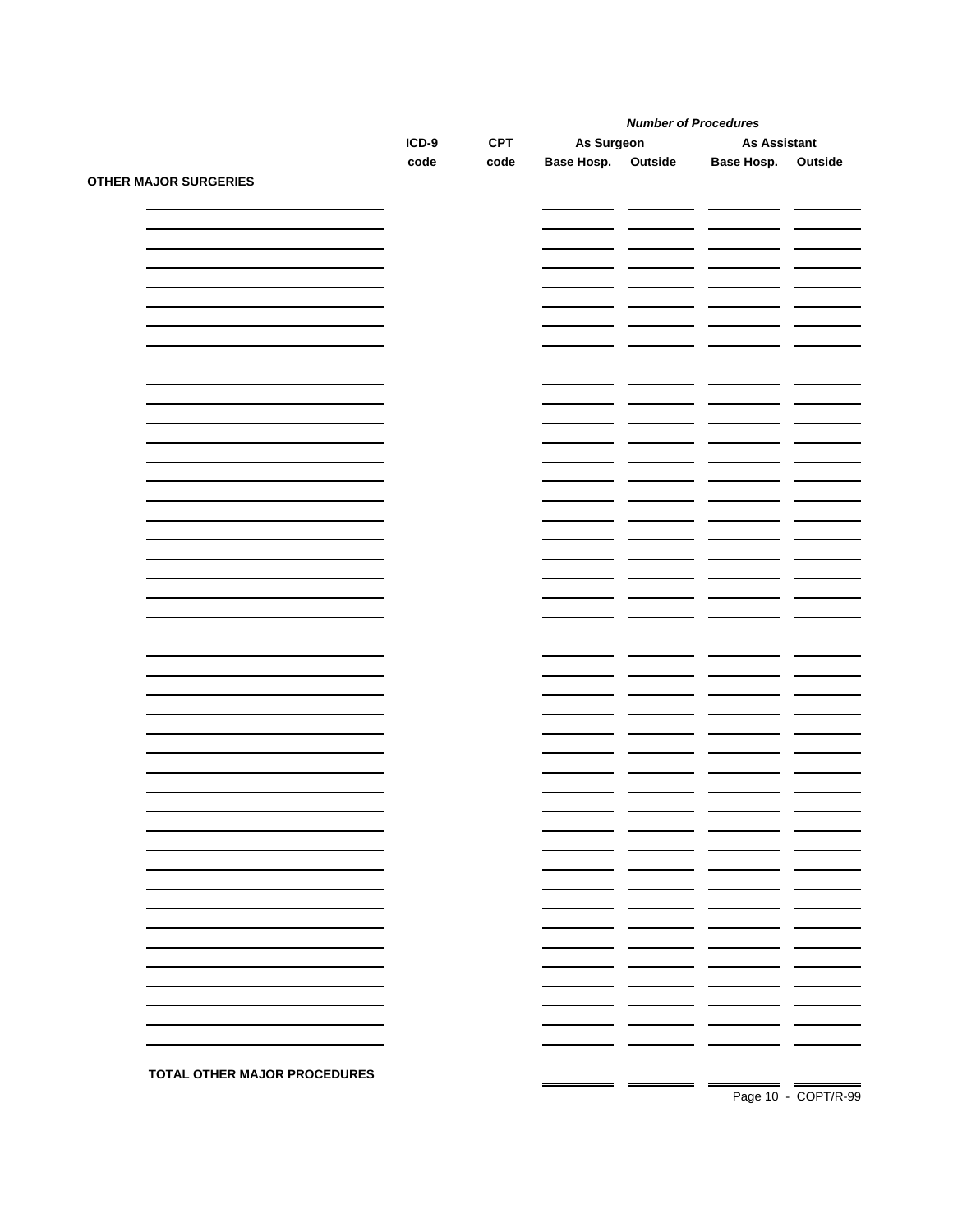|    |                                           |         |            | <b>Number of Procedures</b> |         |                     |         |
|----|-------------------------------------------|---------|------------|-----------------------------|---------|---------------------|---------|
|    |                                           | $ICD-9$ | <b>CPT</b> | As Surgeon                  |         | <b>As Assistant</b> |         |
|    |                                           | code    | code       | Base Hosp.                  | Outside | Base Hosp.          | Outside |
|    | <b>SUMMARY OF PROCEDURAL SECTIONS</b>     |         |            |                             |         |                     |         |
| А. | <b>Total Procedures for Section I</b>     |         |            |                             |         |                     |         |
| В. | <b>Total Procedures for Section II</b>    |         |            |                             |         |                     |         |
| C. | <b>Total Procedures for Section III</b>   |         |            |                             |         |                     |         |
| D. | <b>Total Procedures for Section IV</b>    |         |            |                             |         |                     |         |
| Е. | <b>Total Procedures for Section V</b>     |         |            |                             |         |                     |         |
| F. | <b>Total Procedures for Section VI</b>    |         |            |                             |         |                     |         |
| G. | <b>Total Procedures for Section VII</b>   |         |            |                             |         |                     |         |
| Н. | <b>Total Procedures for Section VIII</b>  |         |            |                             |         |                     |         |
| ı. | <b>Total Procedures for Section IX</b>    |         |            |                             |         |                     |         |
| J. | <b>Total Procedures for Section X</b>     |         |            |                             |         |                     |         |
| Κ. | <b>Total Procedures for Section XI</b>    |         |            |                             |         |                     |         |
| L  | <b>Total Procedures for Section XII</b>   |         |            |                             |         |                     |         |
| М. | <b>Total Procedures for Section XIII</b>  |         |            |                             |         |                     |         |
| Н. | <b>Total Procedures for Section XIV</b>   |         |            |                             |         |                     |         |
| O  | <b>Total Procedures for Section XV</b>    |         |            |                             |         |                     |         |
| Р. | <b>Total Procedures for Section XVI</b>   |         |            |                             |         |                     |         |
| Q  | <b>Total Procedures for Section XVII</b>  |         |            |                             |         |                     |         |
| R. | <b>Total Procedures for Section XVIII</b> |         |            |                             |         |                     |         |
| S. | <b>Total Procedures for Section XIX</b>   |         |            |                             |         |                     |         |
| Т. | <b>Total Procedures for Section XX</b>    |         |            |                             |         |                     |         |
| U. | <b>Total Procedures for Section XXI</b>   |         |            |                             |         |                     |         |
| V. | <b>Total Procedures for Section XXII</b>  |         |            |                             |         |                     |         |
| W. | <b>Total Procedures for Section XXIII</b> |         |            |                             |         |                     |         |
| Х. | <b>Total Procedures for Section XXIV</b>  |         |            |                             |         |                     |         |
| Y. | <b>Total Procedures for Section XXV</b>   |         |            |                             |         |                     |         |
| Z. | <b>Total Procedures for Section XXVI</b>  |         |            |                             |         |                     |         |
|    | <b>Total Other Major Procedures</b>       |         |            |                             |         |                     |         |
|    | <b>OVERALL TOTAL OF PROCEDURES</b>        |         |            |                             |         |                     |         |
|    |                                           |         |            |                             |         |                     |         |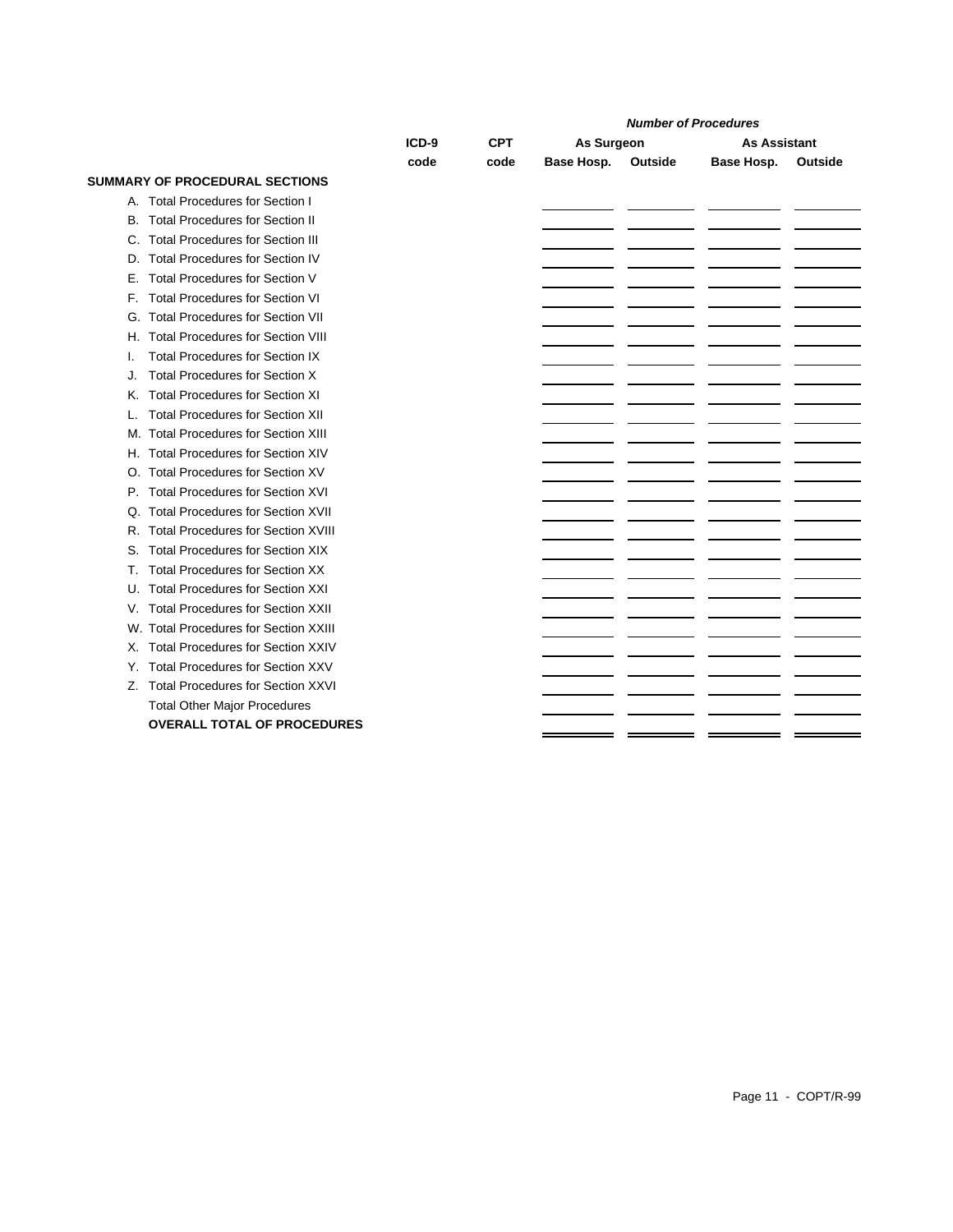|                  |                                             |         |            | <b>Number of Procedures</b> |         |                     |         |
|------------------|---------------------------------------------|---------|------------|-----------------------------|---------|---------------------|---------|
|                  |                                             | $ICD-9$ | <b>CPT</b> | As Surgeon                  |         | <b>As Assistant</b> |         |
|                  |                                             | code    | code       | Base Hosp.                  | Outside | Base Hosp.          | Outside |
|                  | <b>NUTRITIONAL SUPPORT SERVICE</b>          |         |            |                             |         |                     |         |
|                  | A. Nutritional Support Cases                |         |            |                             |         |                     |         |
|                  | 1. Enteral Support                          |         |            |                             |         |                     |         |
|                  | 2. Peripheral Support                       | 99.15   |            |                             |         |                     |         |
|                  | 3. Central Support                          |         |            |                             |         |                     |         |
|                  | <b>B.</b> Nutritional Support Techniques    |         |            |                             |         |                     |         |
|                  | 1. Central venous access                    |         |            |                             |         |                     |         |
|                  | a. Insertion into a vein                    | 38.93   | 36489      |                             |         |                     |         |
|                  | Subclavian                                  |         |            |                             |         |                     |         |
|                  | Internal Jugular                            |         |            |                             |         |                     |         |
|                  | b. Cutdown                                  | 38.94   |            |                             |         |                     |         |
|                  | c. Broviac/Hickman Catheter insertion       |         | 36494      |                             |         |                     |         |
|                  | d. Mediport Infusoport                      | 86.07   | 36495      |                             |         |                     |         |
|                  | e. Other                                    |         |            |                             |         |                     |         |
|                  | <b>Total of Nutritional Support Service</b> |         |            |                             |         |                     |         |
|                  |                                             |         |            |                             |         |                     |         |
| <b>ENDOSCOPY</b> |                                             |         |            |                             |         |                     |         |
|                  | A. Esophagogastroduodenoscopy               | 45.13   | 43235      |                             |         |                     |         |
|                  | B. Rigid Sigmoidoscopy                      | 45.24   | 45238      |                             |         |                     |         |
|                  | C. Flexible Sigmoidoscopy                   | 45.24   | 45330      |                             |         |                     |         |
|                  | D. Fiber optic Colonoscopy                  | 45.23   | 45378      |                             |         |                     |         |
|                  | E. Fiber optic Bronchoscopy                 | 33.22   | 31625      |                             |         |                     |         |
|                  | 1. With biopsy                              | 33.24   | 31625      |                             |         |                     |         |
|                  | F. Cystoscopy                               | 57.32   | 52000      |                             |         |                     |         |
|                  | G. Peritoneoscopy                           | 54.21   | 49300      |                             |         |                     |         |
|                  | H. E.R.C.P.                                 |         |            |                             |         |                     |         |
|                  | 1. Cannulation ob biliary tract             | 51.97   |            |                             |         |                     |         |
|                  | 2. Or pancreatic duct                       | 52.91   | 43260      |                             |         |                     |         |
|                  | 3. With sphincterotomy                      |         | 43262      |                             |         |                     |         |
|                  | 4. Choledochoscopy                          | 51.11   | 47550      |                             |         |                     |         |
|                  | <b>Total of Endoscopic Procedures</b>       |         |            |                             |         |                     |         |

 $\qquad \qquad \overbrace{\qquad \qquad }$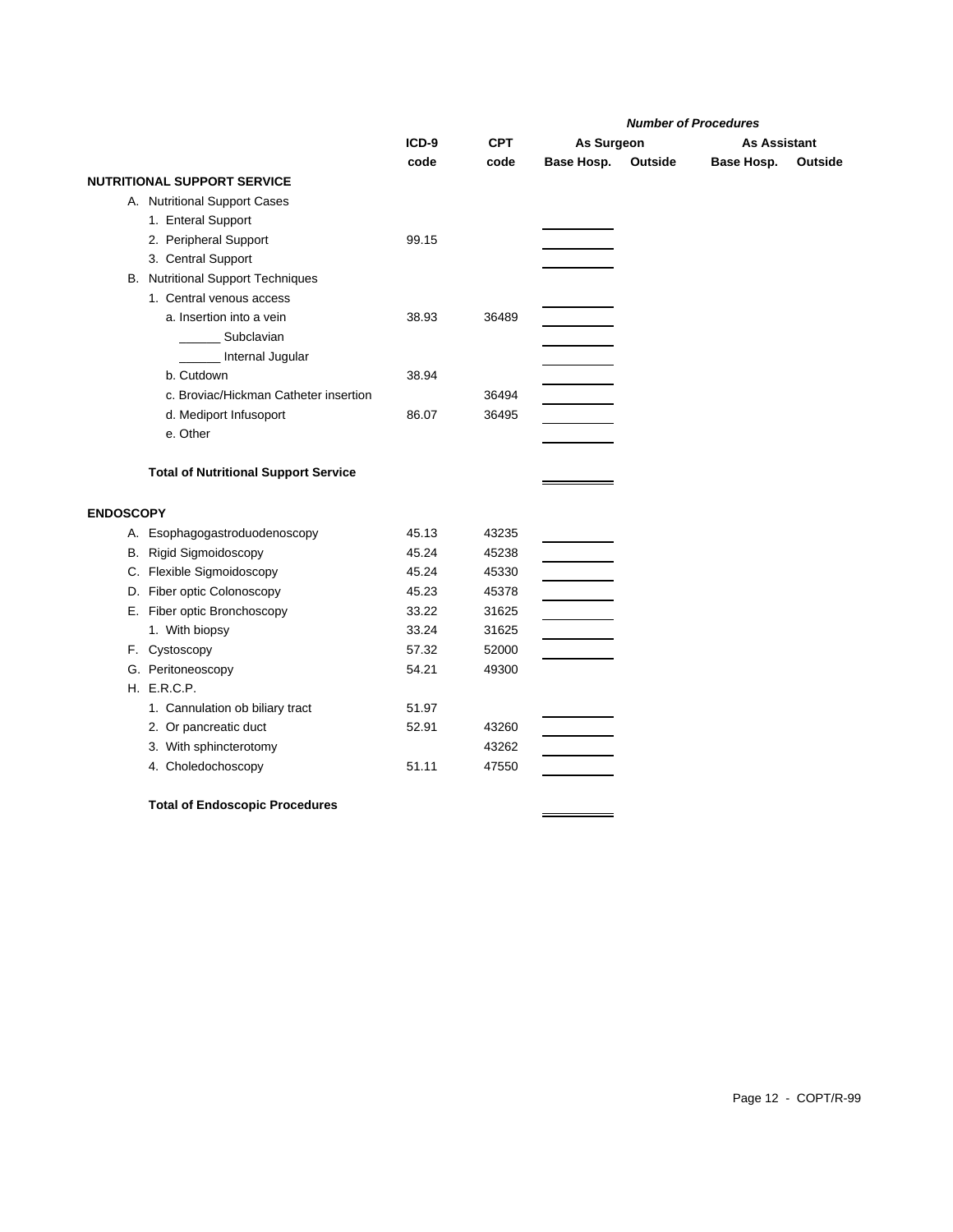|                                          |                                                |       |             | <b>Number of Procedures</b> |         |                     |         |
|------------------------------------------|------------------------------------------------|-------|-------------|-----------------------------|---------|---------------------|---------|
|                                          |                                                | ICD-9 | <b>CPT</b>  | As Surgeon                  |         | <b>As Assistant</b> |         |
|                                          |                                                | code  | code        | Base Hosp.                  | Outside | Base Hosp.          | Outside |
| <b>MINOR SURGERIES</b>                   |                                                |       |             |                             |         |                     |         |
|                                          | Basic principles of wound care                 |       |             |                             |         |                     |         |
|                                          | Opening of abdomen                             | 54.19 | 49000       |                             |         |                     |         |
|                                          | Closing of abdomen                             | 54.63 | 49001       |                             |         |                     |         |
|                                          | Excision of skin lesions                       |       |             |                             |         |                     |         |
|                                          | Benign                                         |       | 11200-00    |                             |         |                     |         |
|                                          | Malignant                                      |       | 11600-11646 |                             |         |                     |         |
|                                          | Excision of subcutaneous lesions               | 86.3  | 11400-71    |                             |         |                     |         |
| Repair of laceration                     |                                                | 86.49 |             |                             |         |                     |         |
|                                          | Simple                                         |       | 12001-18    |                             |         |                     |         |
|                                          | Complicated                                    |       | 12031-152   |                             |         |                     |         |
|                                          | Critical care monitoring                       |       |             |                             |         |                     |         |
|                                          | Placement of arterial line                     | 38.91 | 36620       |                             |         |                     |         |
|                                          | Placement of central venous line               | 38.93 | 36489       |                             |         |                     |         |
|                                          | Placement of Swan-Ganz catheter                | 89.64 | 93503       |                             |         |                     |         |
| Enteral support                          |                                                |       |             |                             |         |                     |         |
|                                          | Placement of nasojejunal feeding tube          | 96.6  | 43755       |                             |         |                     |         |
|                                          | Percutaneous endoscopic gastrostomy            | 43.11 | 43750       |                             |         |                     |         |
|                                          | Permanent gastrostomy                          | 43.19 | 43832       |                             |         |                     |         |
|                                          | Jejunostomy                                    |       |             |                             |         |                     |         |
|                                          | Needle                                         | 46.32 | 44015       |                             |         |                     |         |
|                                          | Tube                                           | 46.39 | 44016       |                             |         |                     |         |
|                                          | Placement of Infusaport                        | 86.06 | 36493       |                             |         |                     |         |
|                                          | Placement of Hickman/Broviak Groshong catheter | 38.94 | 36494       |                             |         |                     |         |
|                                          | Implantable venous access device               | 86.07 | 36495       |                             |         |                     |         |
|                                          | Excision of lymph node (biopsy)                | 40.11 | 38500       |                             |         |                     |         |
| Needle liver biopsy                      |                                                | 50.11 | 47000       |                             |         |                     |         |
|                                          | Needle aspiration of thyroid                   | 06.01 | 60100       |                             |         |                     |         |
| Anus                                     |                                                |       |             |                             |         |                     |         |
|                                          | Fissurectomy                                   | 49.39 | 46270       |                             |         |                     |         |
|                                          | Fistulectomy                                   | 49.12 | 44600       |                             |         |                     |         |
|                                          | Drainage of perianal abscess                   | 49.93 | 46050       |                             |         |                     |         |
|                                          |                                                | 86.21 | 10080-81    |                             |         |                     |         |
| Pilonidal cystectomy<br>Hemorrhoidectomy |                                                |       |             |                             |         |                     |         |
|                                          | Injection therapy                              | 49.42 | 46500       |                             |         |                     |         |
|                                          |                                                | 49.45 |             |                             |         |                     |         |
|                                          | Rubber banding<br>Infra-red coagulation        |       | 46221       |                             |         |                     |         |
|                                          |                                                | 49.44 | 46222       |                             |         |                     |         |
|                                          | Cryosurgery                                    | 46.44 | 46223       |                             |         |                     |         |
|                                          | Laser                                          |       | 46224       |                             |         |                     |         |
|                                          | Surgical Excision                              | 49.46 | 46255       |                             |         |                     |         |
| <b>Breast</b>                            |                                                |       |             |                             |         |                     |         |
|                                          | Drainage of abscess                            | 85.0  | 19020       |                             |         |                     |         |
|                                          | Excision of recurring suppuration              |       | 19112       |                             |         |                     |         |
|                                          | Aspiration/needle biopsy                       | 85.11 | 19100       |                             |         |                     |         |
|                                          | Excision of breast mass                        | 85.21 | 19120       |                             |         |                     |         |

Page 13 - COPT/R-99